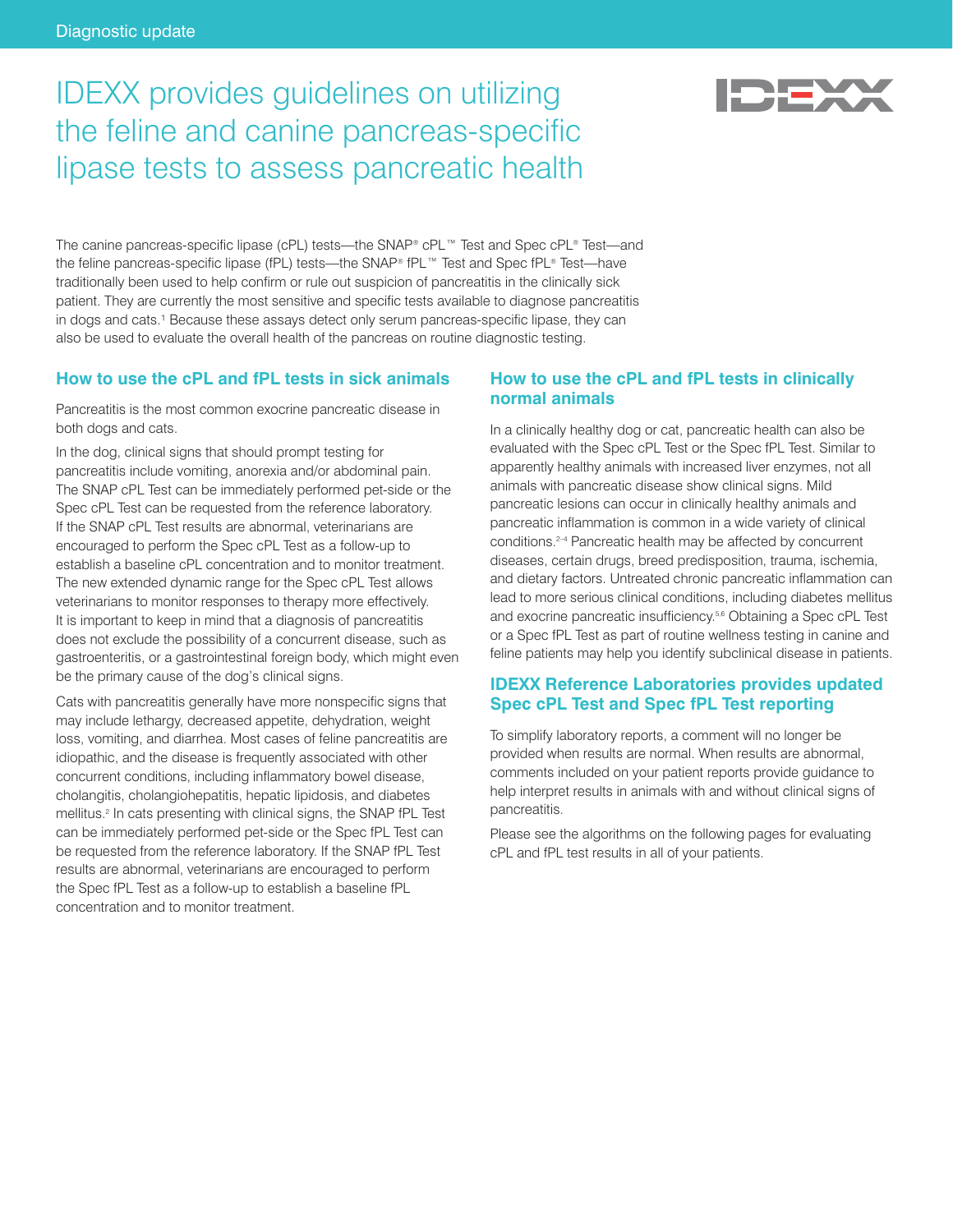# **Algorithm for interpreting canine pancreas-specific lipase (cPL) in clinically healthy and sick dogs**

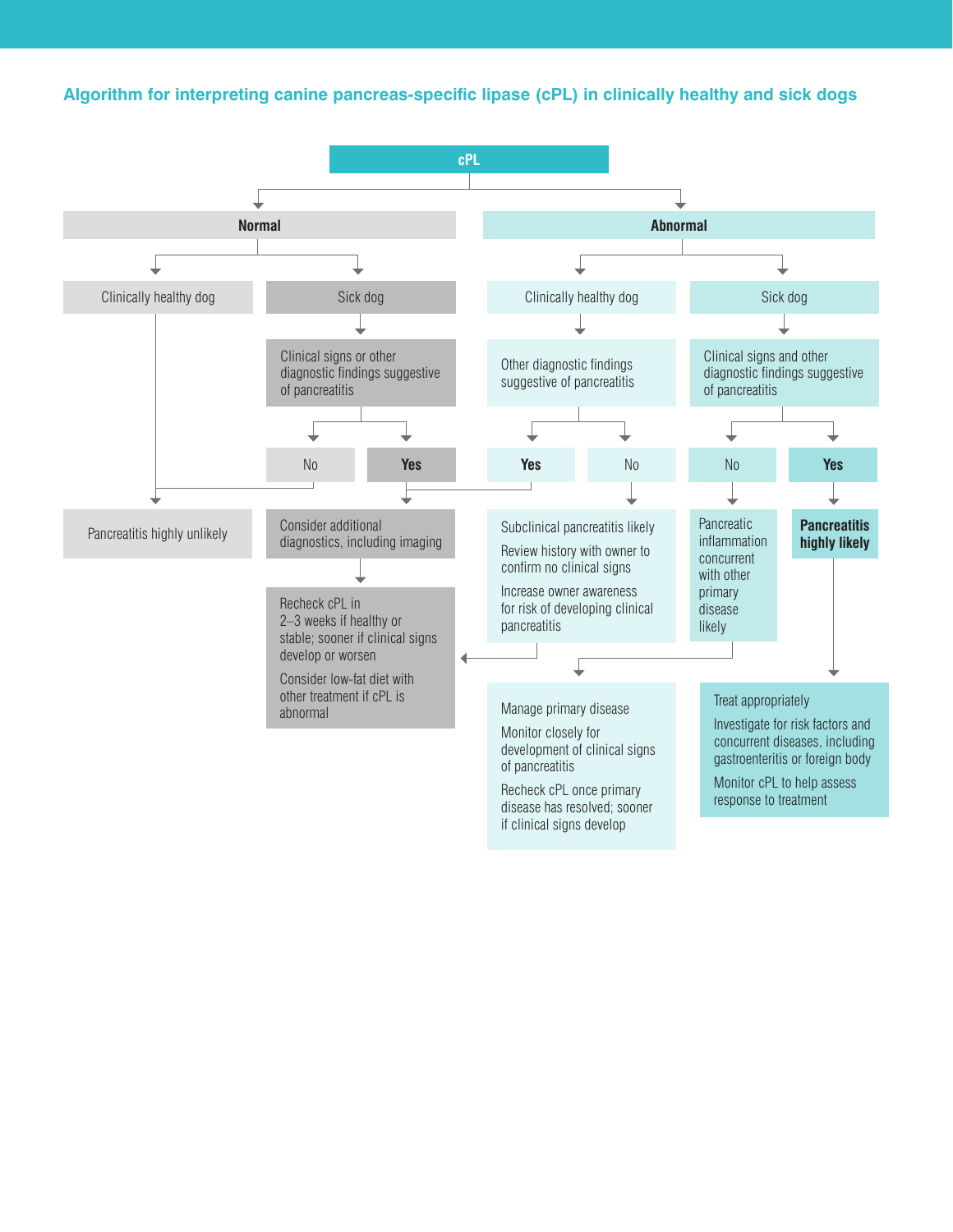# **Algorithm for interpreting feline pancreas-specific lipase (fPL) in clinically healthy and sick cats**